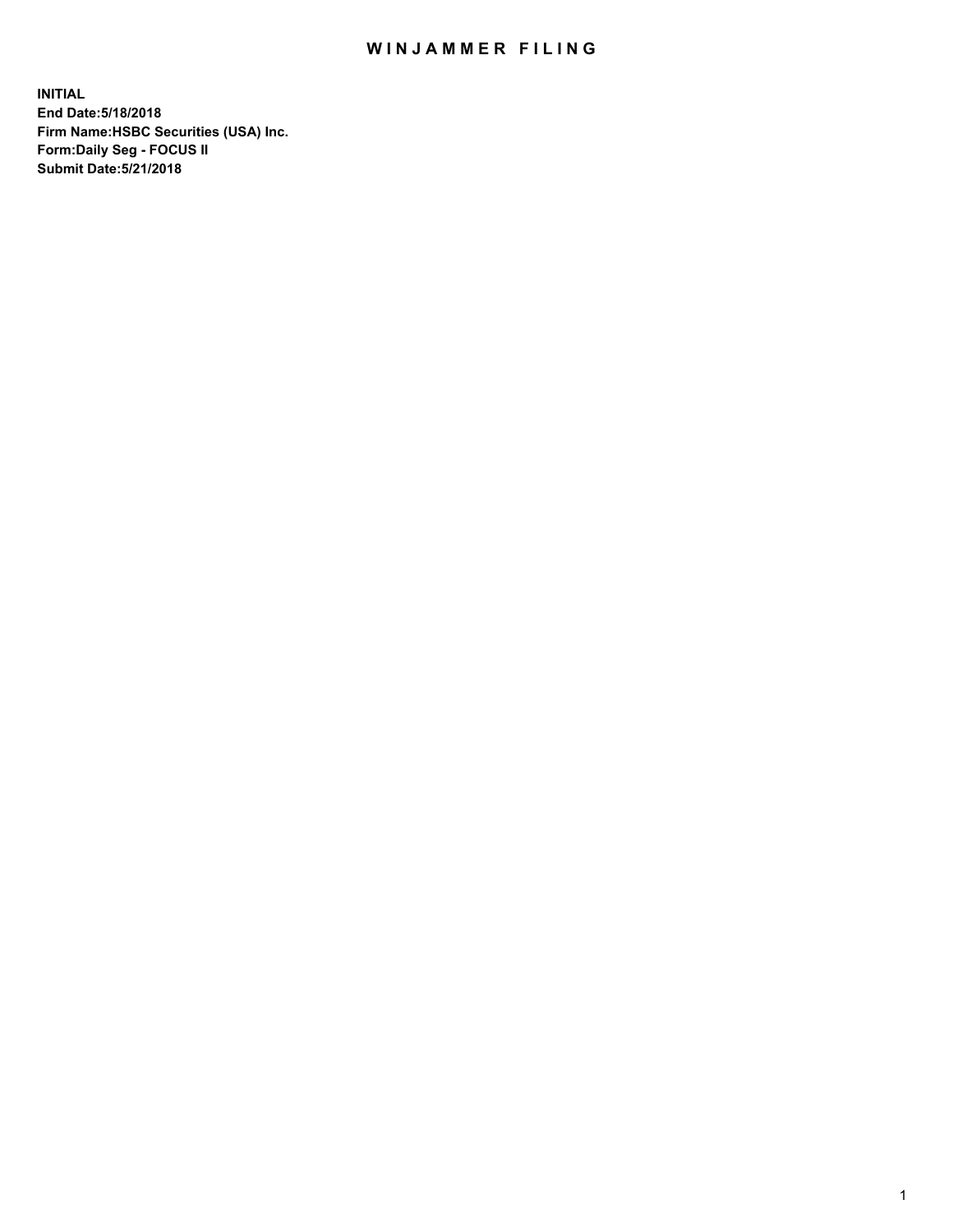## **INITIAL End Date:5/18/2018 Firm Name:HSBC Securities (USA) Inc. Form:Daily Seg - FOCUS II Submit Date:5/21/2018 Daily Segregation - Cover Page**

| Name of Company<br><b>Contact Name</b><br><b>Contact Phone Number</b><br><b>Contact Email Address</b>                                                                                                                                                                                                                         | <b>HSBC Securities (USA) Inc.</b><br><b>Michael Vacca</b><br>212-525-7951<br>michael.vacca@us.hsbc.com |
|-------------------------------------------------------------------------------------------------------------------------------------------------------------------------------------------------------------------------------------------------------------------------------------------------------------------------------|--------------------------------------------------------------------------------------------------------|
| FCM's Customer Segregated Funds Residual Interest Target (choose one):<br>a. Minimum dollar amount: ; or<br>b. Minimum percentage of customer segregated funds required:%; or<br>c. Dollar amount range between: and; or<br>d. Percentage range of customer segregated funds required between: % and %.                       | 147,000,000<br><u>0</u><br><u>00</u><br>00                                                             |
| FCM's Customer Secured Amount Funds Residual Interest Target (choose one):<br>a. Minimum dollar amount: ; or<br>b. Minimum percentage of customer secured funds required:%; or<br>c. Dollar amount range between: and; or<br>d. Percentage range of customer secured funds required between: % and %.                         | 25,000,000<br><u>0</u><br><u>00</u><br>00                                                              |
| FCM's Cleared Swaps Customer Collateral Residual Interest Target (choose one):<br>a. Minimum dollar amount: ; or<br>b. Minimum percentage of cleared swaps customer collateral required:%; or<br>c. Dollar amount range between: and; or<br>d. Percentage range of cleared swaps customer collateral required between:% and%. | 95,000,000<br><u>0</u><br><u>00</u><br><u>00</u>                                                       |

Attach supporting documents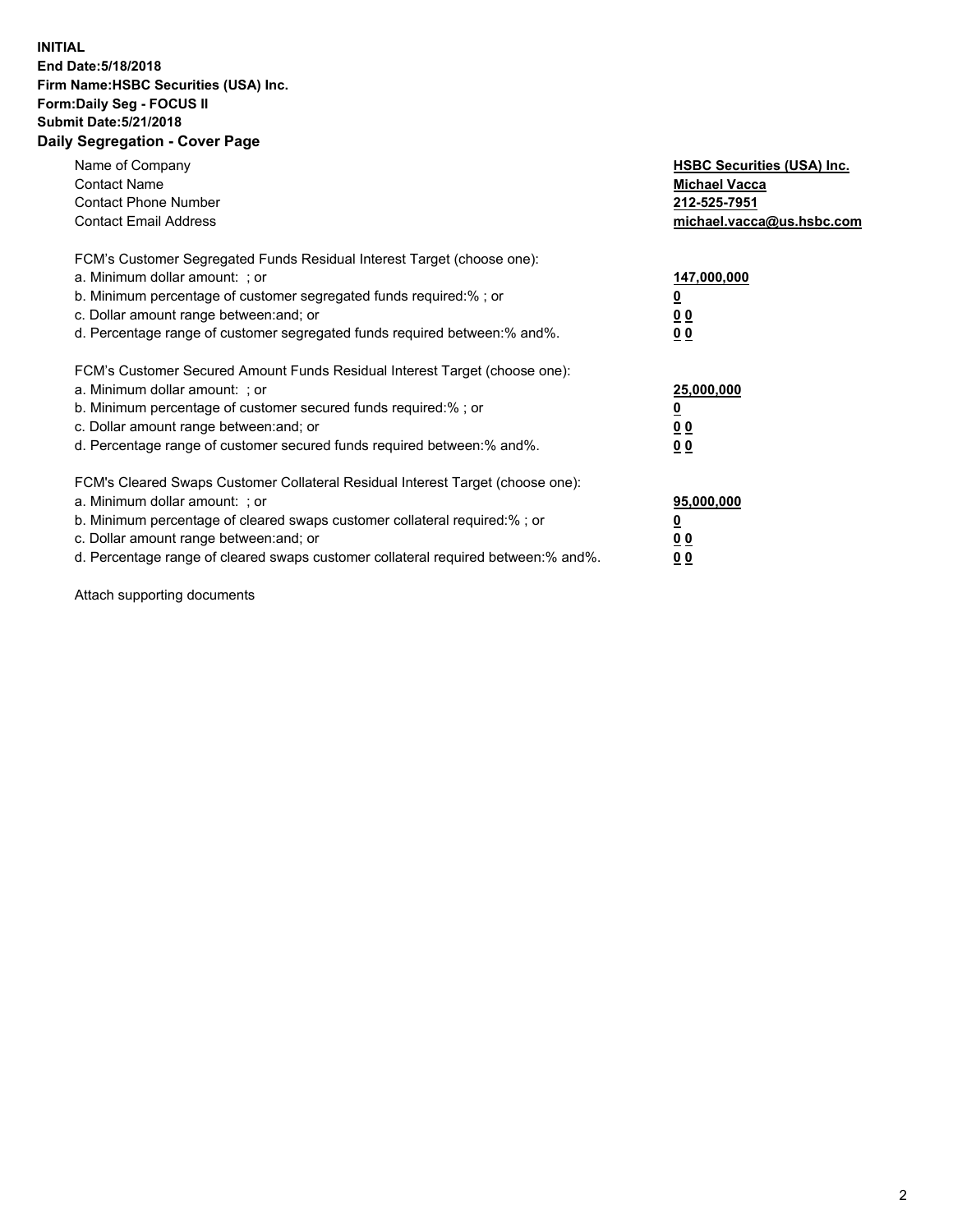**INITIAL End Date:5/18/2018 Firm Name:HSBC Securities (USA) Inc. Form:Daily Seg - FOCUS II Submit Date:5/21/2018 Daily Segregation - Secured Amounts** Foreign Futures and Foreign Options Secured Amounts<br>Account required to be not said account to law and account time of a family

|     | Amount required to be set aside pursuant to law, rule or regulation of a foreign                             | $0$ [7305]                        |
|-----|--------------------------------------------------------------------------------------------------------------|-----------------------------------|
|     | government or a rule of a self-regulatory organization authorized thereunder                                 |                                   |
| 1.  | Net ledger balance - Foreign Futures and Foreign Option Trading - All Customers                              |                                   |
|     | A. Cash                                                                                                      | 115,325,380 [7315]                |
|     | B. Securities (at market)                                                                                    | 95,479,514 [7317]                 |
| 2.  | Net unrealized profit (loss) in open futures contracts traded on a foreign board of trade                    | -42,783,622 [7325]                |
| 3.  | Exchange traded options                                                                                      |                                   |
|     | a. Market value of open option contracts purchased on a foreign board of trade                               | $0$ [7335]                        |
|     | b. Market value of open contracts granted (sold) on a foreign board of trade                                 | $0$ [7337]                        |
| 4.  | Net equity (deficit) (add lines 1.2. and 3.)                                                                 | 168,021,272 [7345]                |
| 5.  | Account liquidating to a deficit and account with a debit balances - gross amount                            | 907,028 [7351]                    |
| 6.  | Less: amount offset by customer owned securities                                                             | -733,988 [7352] 173,040 [7354]    |
|     | Amount required to be set aside as the secured amount - Net Liquidating Equity<br>Method (add lines 4 and 5) | 168,194,312 [7355]                |
| 7.  | Greater of amount required to be set aside pursuant to foreign jurisdiction (above) or line                  | 168,194,312 [7360]                |
|     | 6.                                                                                                           |                                   |
|     | FUNDS DEPOSITED IN SEPARATE REGULATION 30.7 ACCOUNTS                                                         |                                   |
| 1.  | Cash in banks                                                                                                |                                   |
|     | A. Banks located in the United States                                                                        | 60,500,130 [7500]                 |
|     | B. Other banks qualified under Regulation 30.7                                                               | 0 [7520] 60,500,130 [7530]        |
| 2.  | Securities                                                                                                   |                                   |
|     | A. In safekeeping with banks located in the United States                                                    | 49,644,688 [7540]                 |
|     | B. In safekeeping with other banks qualified under Regulation 30.7                                           | 0 [7560] 49,644,688 [7570]        |
| 3.  | Equities with registered futures commission merchants                                                        |                                   |
|     | A. Cash                                                                                                      | $0$ [7580]                        |
|     | <b>B.</b> Securities                                                                                         | $0$ [7590]                        |
|     | C. Unrealized gain (loss) on open futures contracts                                                          | $0$ [7600]                        |
|     | D. Value of long option contracts                                                                            | $0$ [7610]                        |
|     | E. Value of short option contracts                                                                           | 0 [7615] 0 [7620]                 |
| 4.  | Amounts held by clearing organizations of foreign boards of trade                                            |                                   |
|     | A. Cash                                                                                                      | $0$ [7640]                        |
|     | <b>B.</b> Securities                                                                                         | $0$ [7650]                        |
|     | C. Amount due to (from) clearing organization - daily variation                                              | $0$ [7660]                        |
|     | D. Value of long option contracts                                                                            | $0$ [7670]                        |
|     | E. Value of short option contracts                                                                           | 0 [7675] 0 [7680]                 |
| 5.  | Amounts held by members of foreign boards of trade                                                           |                                   |
|     | A. Cash                                                                                                      | 95,348,025 [7700]                 |
|     | <b>B.</b> Securities                                                                                         | 45,834,826 [7710]                 |
|     | C. Unrealized gain (loss) on open futures contracts                                                          | <u>-42,783,622</u> [7720]         |
|     | D. Value of long option contracts                                                                            | $0$ [7730]                        |
|     | E. Value of short option contracts                                                                           | 0 [7735] <b>98,399,229</b> [7740] |
| 6.  | Amounts with other depositories designated by a foreign board of trade                                       | $0$ [7760]                        |
| 7.  | Segregated funds on hand                                                                                     | $0$ [7765]                        |
| 8.  | Total funds in separate section 30.7 accounts                                                                | 208,544,047 [7770]                |
| 9.  | Excess (deficiency) Set Aside for Secured Amount (subtract line 7 Secured Statement                          | 40,349,735 [7380]                 |
|     | Page 1 from Line 8)                                                                                          |                                   |
| 10. | Management Target Amount for Excess funds in separate section 30.7 accounts                                  | 25,000,000 [7780]                 |
| 11. | Excess (deficiency) funds in separate 30.7 accounts over (under) Management Target                           | 15,349,735 [7785]                 |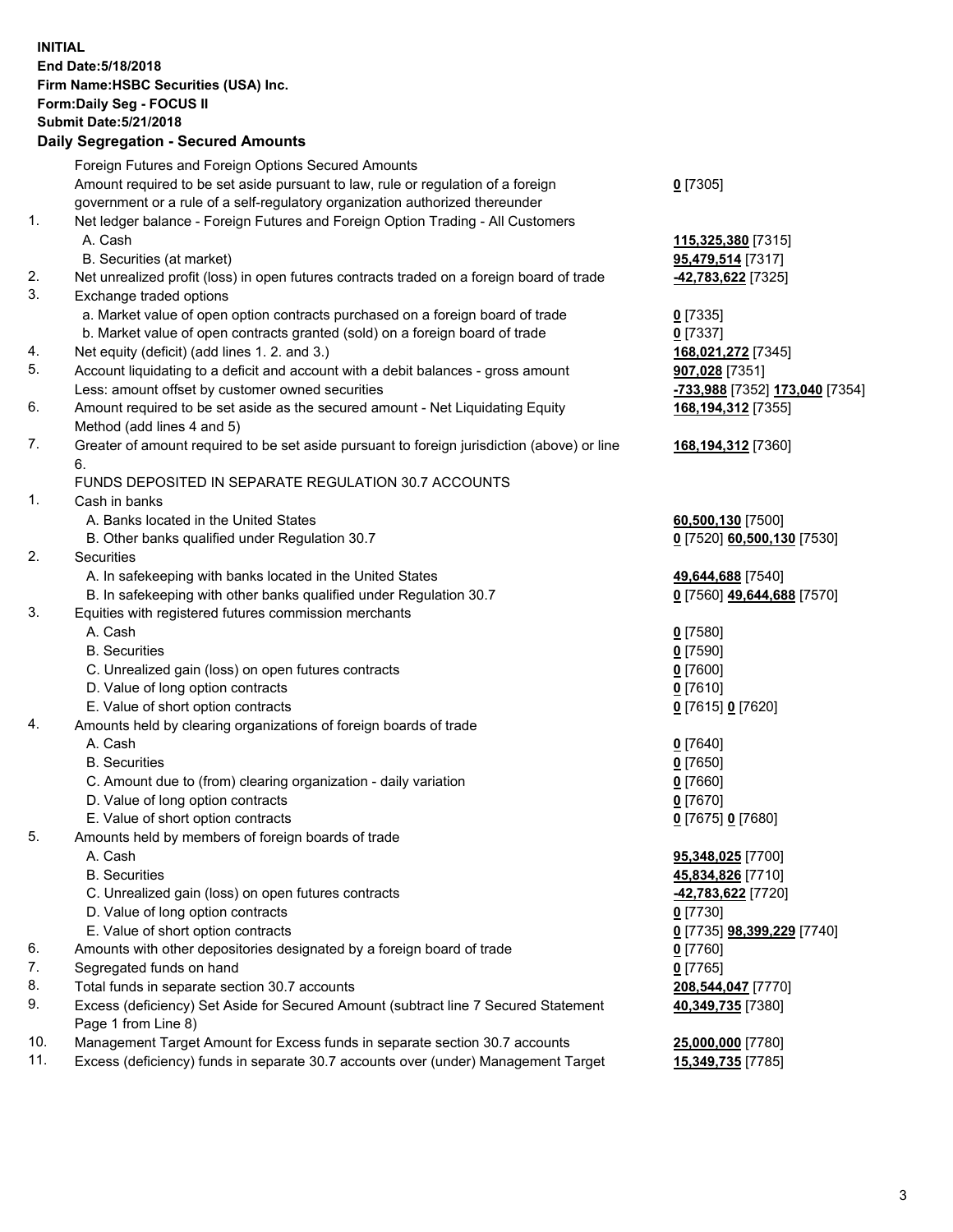**INITIAL End Date:5/18/2018 Firm Name:HSBC Securities (USA) Inc. Form:Daily Seg - FOCUS II Submit Date:5/21/2018 Daily Segregation - Segregation Statement** SEGREGATION REQUIREMENTS(Section 4d(2) of the CEAct) 1. Net ledger balance A. Cash **270,436,570** [7010] B. Securities (at market) **1,399,754,739** [7020] 2. Net unrealized profit (loss) in open futures contracts traded on a contract market **8,616,067** [7030] 3. Exchange traded options A. Add market value of open option contracts purchased on a contract market **299,275,593** [7032] B. Deduct market value of open option contracts granted (sold) on a contract market **-97,289,973** [7033] 4. Net equity (deficit) (add lines 1, 2 and 3) **1,880,792,996** [7040] 5. Accounts liquidating to a deficit and accounts with debit balances - gross amount **6,687,713** [7045] Less: amount offset by customer securities **-6,687,638** [7047] **75** [7050] 6. Amount required to be segregated (add lines 4 and 5) **1,880,793,071** [7060] FUNDS IN SEGREGATED ACCOUNTS 7. Deposited in segregated funds bank accounts A. Cash **26,492,294** [7070] B. Securities representing investments of customers' funds (at market) **0** [7080] C. Securities held for particular customers or option customers in lieu of cash (at market) **188,631,728** [7090] 8. Margins on deposit with derivatives clearing organizations of contract markets A. Cash **421,031,060** [7100] B. Securities representing investments of customers' funds (at market) **0** [7110] C. Securities held for particular customers or option customers in lieu of cash (at market) **1,164,018,911** [7120] 9. Net settlement from (to) derivatives clearing organizations of contract markets **-17,662,589** [7130] 10. Exchange traded options A. Value of open long option contracts **299,275,593** [7132] B. Value of open short option contracts **-97,289,973** [7133] 11. Net equities with other FCMs A. Net liquidating equity **8,572,468** [7140] B. Securities representing investments of customers' funds (at market) **0** [7160] C. Securities held for particular customers or option customers in lieu of cash (at market) **0** [7170] 12. Segregated funds on hand **47,104,100** [7150] 13. Total amount in segregation (add lines 7 through 12) **2,040,173,592** [7180] 14. Excess (deficiency) funds in segregation (subtract line 6 from line 13) **159,380,521** [7190]

- 15. Management Target Amount for Excess funds in segregation **147,000,000** [7194]
- 16. Excess (deficiency) funds in segregation over (under) Management Target Amount Excess

**12,380,521** [7198]